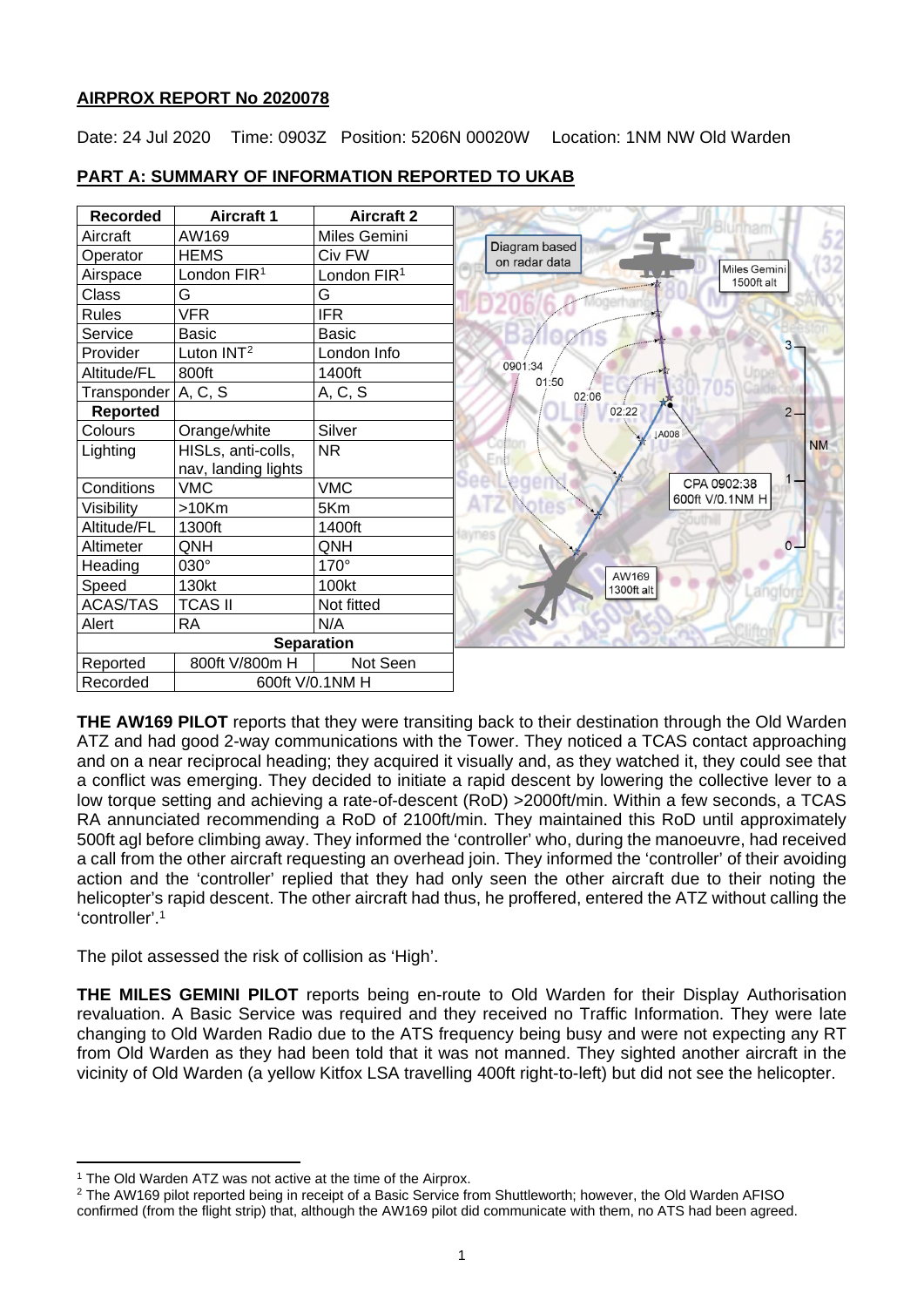**THE LUTON INTERMEDIATE CONTROLLER** reports that they were providing a Basic Service to the AW169 pilot but did not notice the Airprox.

**THE OLD WARDEN AFISO** reports that they opened the watch at 0830Z. The ATZ was inactive at the time – it was NOTAM'd as being active on that day from 1000Z to 1230Z. The AW169 pilot came onto frequency at 0900Z when close to the overhead of the airfield; no ATS was agreed and they left the frequency at 0901Z. The Gemini is noted as landing at Old Warden at 0908Z and the AFISO recalls agreeing a Basic Service with the pilot; they do not recall the time at which the Gemini pilot first contacted them.

**THE LONDON FISO** reports that the Gemini pilot was flying to Old Warden and was abeam Fenland when they called on the frequency at 0838Z. They took the pilot's details and issued them with a squawk and confirmed a Basic Service. At 0844Z, they called the Gemini pilot back requesting their estimated arrival time at Old Warden, to which they stated 1000 local (0900Z); the FISO then issued them with the London QNH. At 0902:16Z, the pilot requested to leave their frequency to transfer to Old Warden Radio. The call was garbled, so they called back establishing that it was indeed the Gemini pilot requesting to leave frequency. The pilot confirmed this, so the FISO instructed them to squawk 7000 and free-call Old Warden. The pilot read this back correctly and their last contact was 0902:40Z. The FISO was subsequently made aware of an Airprox between the Gemini and a helimed which occurred at 0902Z. They had no known traffic at any time in the vicinity.

## **Factual Background**

The weather at Cranfield was recorded as follows:

METAR EGTC 240850Z 25007KT 9999 FEW011 FEW013 SCT017 BKN047 18/15 Q1013= METAR EGTC 240920Z 24006KT 9999 FEW016 SCT023 BKN043 18/15 Q1013=

A NOTAM regarding the activation of the Old Warden ATZ was issued as follows:

| O) EGTT/OAZCA/IV/NBO/AE/000/022/5205N00019W002        | L3494/20 |
|-------------------------------------------------------|----------|
| B) FROM: 20/07/24 10:00 C) TO: 20/07/24 12:30         |          |
| OLD WARDEN ATZ ACTIVE. AFIS OPR ON 130.705MHZ.<br>E.) |          |

## **Analysis and Investigation**

## **UKAB Secretariat**

Analysis of the NATS radar replay revealed that both aircraft involved in the Airprox were consistently tracked on both primary and secondary surveillance radars; thus an accurate plot of the aircraft's relative positions and a measurement of CPA were possible.

In the moments leading up to the Airprox, the AW169 pilot was maintaining a north-north-easterly track at an altitude of 1300ft and the Miles Gemini pilot was maintaining a southerly track at an altitude of 1500ft. At 0901:38, a EuroFox crossed the nose of the Miles Gemini at a range of 0.3NM and 500ft above – this is the aircraft referred to as a 'Kitfox' in the Miles Gemini pilot's report and is not the subject of the Airprox (see Figure 1). After passing behind and below the EuroFox, the Gemini pilot continued inbound to Old Warden; it is notable that, although the AFISO had opened the Watch at Old Warden, the Old Warden ATZ was not active at this time. Both pilots continued on their respective tracks, maintaining altitude, until 0902:26, when the AW169 pilot commenced a descent from 1300ft (see Figure 2). This descent continued beyond CPA, eventually reaching an altitude of 600ft (~500ft agl) before the AW169 pilot initiated a climb.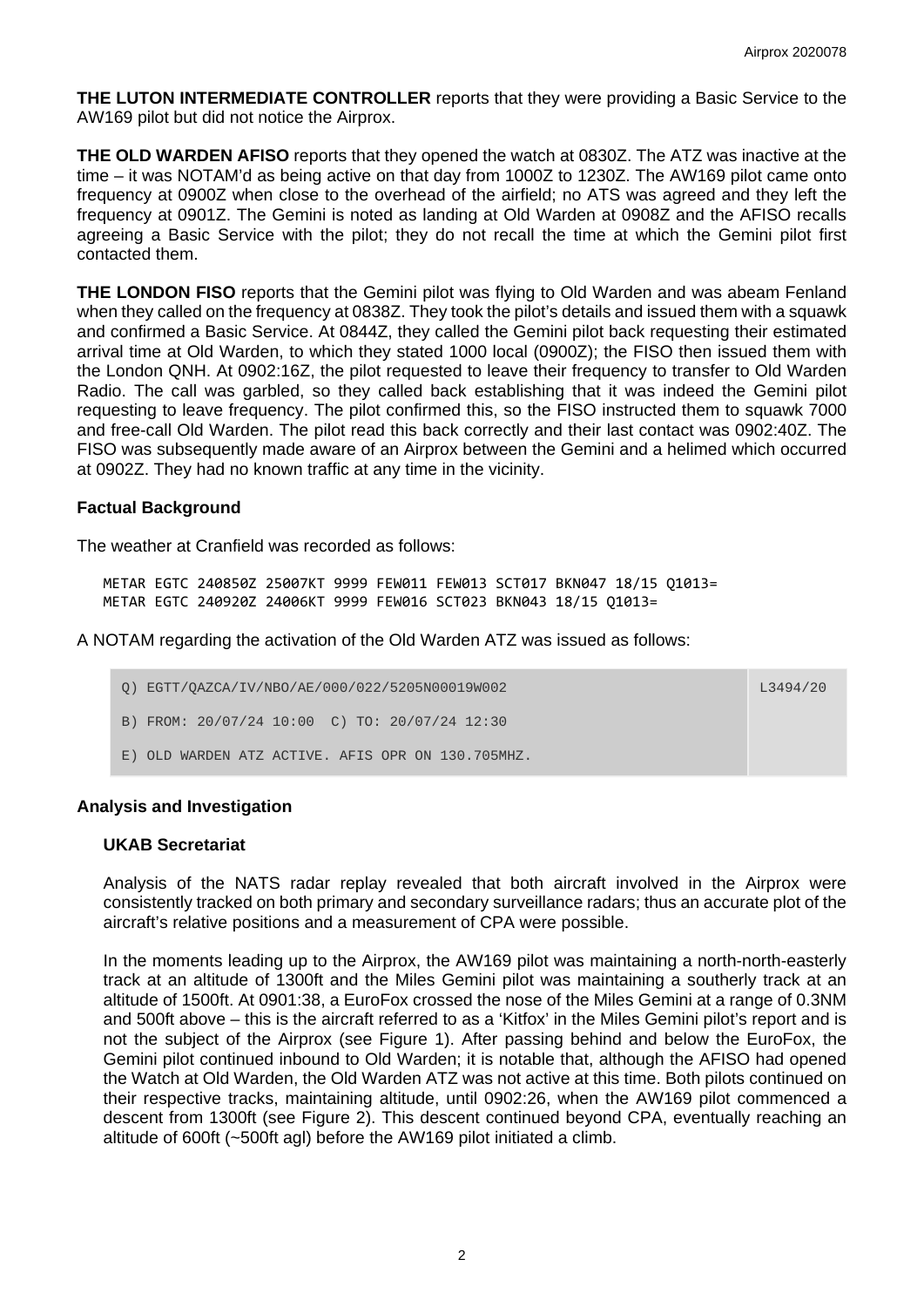

Figure 1 – 0901:38 Figure 2 – 0902:26



From the radar analysis and the AW169 pilot's account, it appears that the AW169 pilot manoeuvred their aircraft in the vertical plane when there was approximately 0.9NM of lateral separation and 200ft of vertical separation between their aircraft and the Miles Gemini. This had the effect of increasing the overall distance between the 2 aircraft to 0.1NM lateral and 600ft vertical separation at CPA (see Figure 3).



Figure 3 – 0902:38 – CPA

The AW169 and Miles Gemini pilots shared an equal responsibility for collision avoidance and not to operate in such proximity to other aircraft as to create a collision hazard.<sup>[3](#page-2-0)</sup> If the incident geometry is considered as head-on or nearly so then both pilots were required to turn to the right.<sup>[4](#page-2-1)</sup> If the incident geometry is considered as converging then the Miles Gemini pilot was required to give way to the AW169.[5](#page-2-2)

<span id="page-2-0"></span><sup>3</sup> SERA.3205 Proximity.

<span id="page-2-1"></span><sup>4</sup> SERA.3210 Right-of-way (c)(1) Approaching head-on.

<span id="page-2-2"></span><sup>5</sup> SERA.3210 Right-of-way (c)(2) Converging.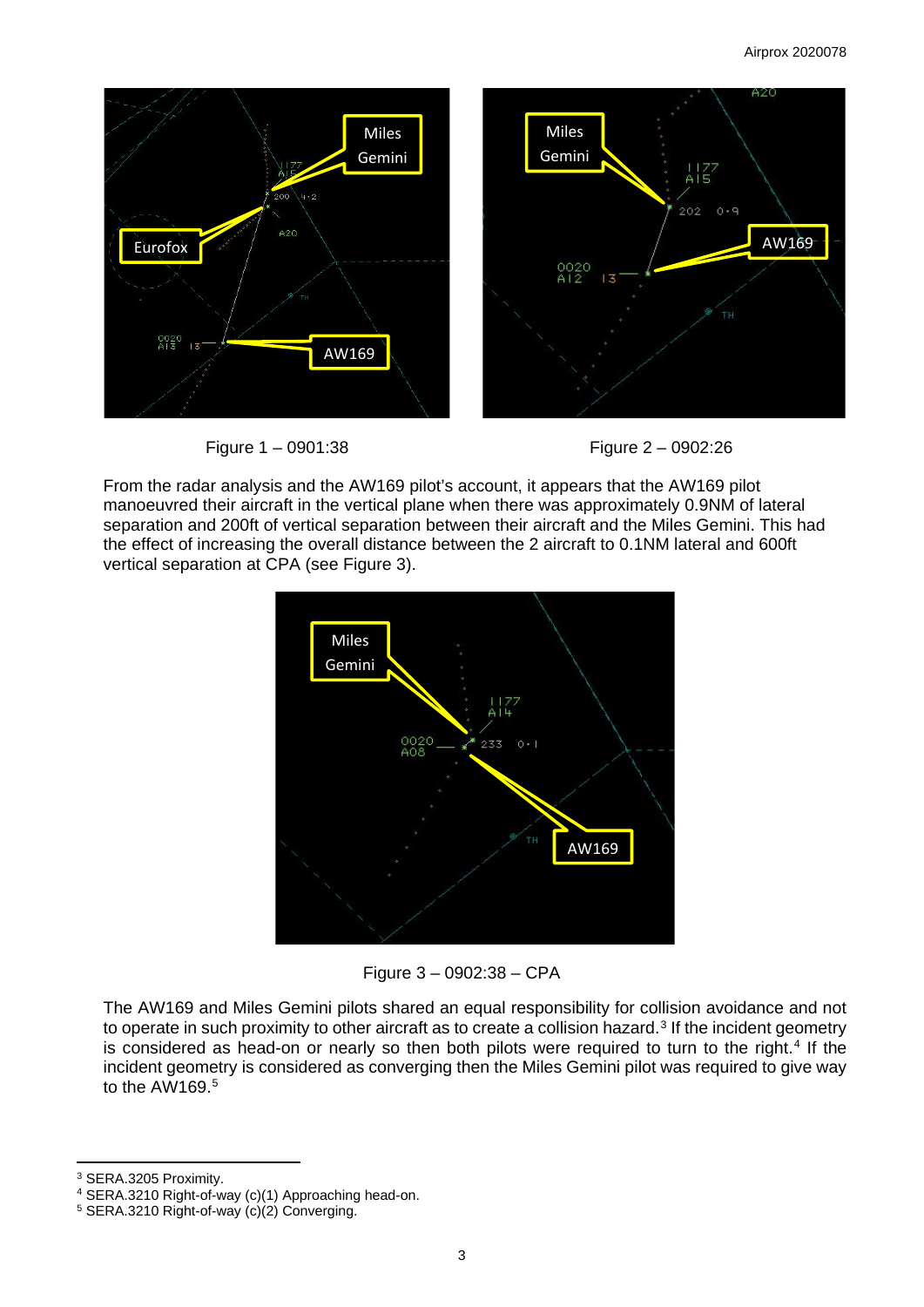## **Summary**

An Airprox was reported when an AW169 and a Miles Gemini flew into proximity 1NM NW of Old Warden airfield at 0903Z on Friday 24<sup>th</sup> July 2020. The AW169 pilot was operating under VFR in VMC, the Miles Gemini pilot was operating under IFR in VMC. The AW169 pilot was in receipt of a Basic Service from Luton Intermediate and the Miles Gemini pilot in receipt of a Basic Service from London Information.

## **PART B: SUMMARY OF THE BOARD'S DISCUSSIONS**

Information available consisted of reports from the pilots of both aircraft, transcripts of the relevant RT frequencies, radar photographs/video recordings, reports from the air traffic controllers involved and reports from the appropriate ATC and operating authorities. Relevant contributory factors mentioned during the Board's discussions are highlighted within the text in bold, with the numbers referring to the Contributory Factors table displayed in Part C.

Due to the exceptional circumstances presented by the coronavirus pandemic, this incident was assessed as part of a 'virtual' UK Airprox Board meeting where members provided dial-in/VTC comments.

The Board first considered the actions of the AW169 pilot and wondered if they had been aware that the Old Warden ATZ had not been active at the time of the Airprox. Unfortunately, RT recordings had not been available so it had been impossible to determine if the pilot had called because they believed the ATZ to be active (and therefore would have needed the AFISO's permission to enter it) or simply as a courtesy call on the off-chance that the Tower had been manned. In any event, the AFISO had not had any information pertaining to the presence of the Gemini and so could not have informed the AW169 pilot accordingly. This had left only the TCAS on-board the AW169 to provide the pilot with situational awareness of the presence of the Gemini, which had not been precise enough for the AW169 pilot to act upon (**CF4**). Members agreed, however, that the TCAS target had permitted the AW169 pilot to become visual with the Miles Gemini and then assess that a conflict had been developing, at which time they had taken avoiding action coincident with the annunciation of a TCAS RA (**CF5**).

The Board next considered the actions of the Miles Gemini pilot. Members noted that the reason that the Miles Gemini pilot had contacted the Old Warden frequency much later than would normally be expected had been due to an extremely busy London Information frequency, and the Miles Gemini pilot had not had the opportunity to announce their intentions to leave the frequency any sooner than they had. The Board heard from an Area ATC member, who informed members that it is not uncommon in Scotland for the FISOs on the Scottish Information frequency to find that they are unable to speak to pilots; in these cases it is commonplace for the pilot to inform the next agency that they had not had the opportunity to sign off from the previous frequency. In this case, members agreed that had been one possible course of action for the Miles Gemini pilot or, equally, he could have perhaps orbited at greater range from the Old Warden airfield while he attempted to sign off the London frequency and then contact the Old Warden frequency (**CF2**). The Board agreed that the most pressing task for the Miles Gemini pilot at the time had been to switch to the Old Warden frequency so that an orderly arrival could have been conducted (**CF3**). As it was, the Miles Gemini pilot had no situational awareness of the presence of the AW169 (**CF4**) and so had had to rely solely on their lookout to detect the other aircraft which, by their own admission, they had not seen (**CF6**).

The Board then briefly considered the actions of the Luton Intermediate controller and the Old Warden AFISO. It was noted that this Airprox took place just as the Old Warden AFISO was opening the Watch, and that no Service had been agreed with either pilot prior to the Airprox occurring. The only other possible opportunity for the AW169 pilot to have been warned of the presence of the Miles Gemini was from the Luton Intermediate controller, but they had not been required to monitor the AW169 (**CF1**).

Turning to the risk involved in this encounter, the Board took into account the AW169 pilot's reported assessment of separation and collision risk (they reported the collision risk as 'High') and also the fact that the Miles Gemini pilot never saw the helicopter. However, in determining the actual risk of collision it was clear to the Board that a combination of action taken on the part of the AW169 pilot, and the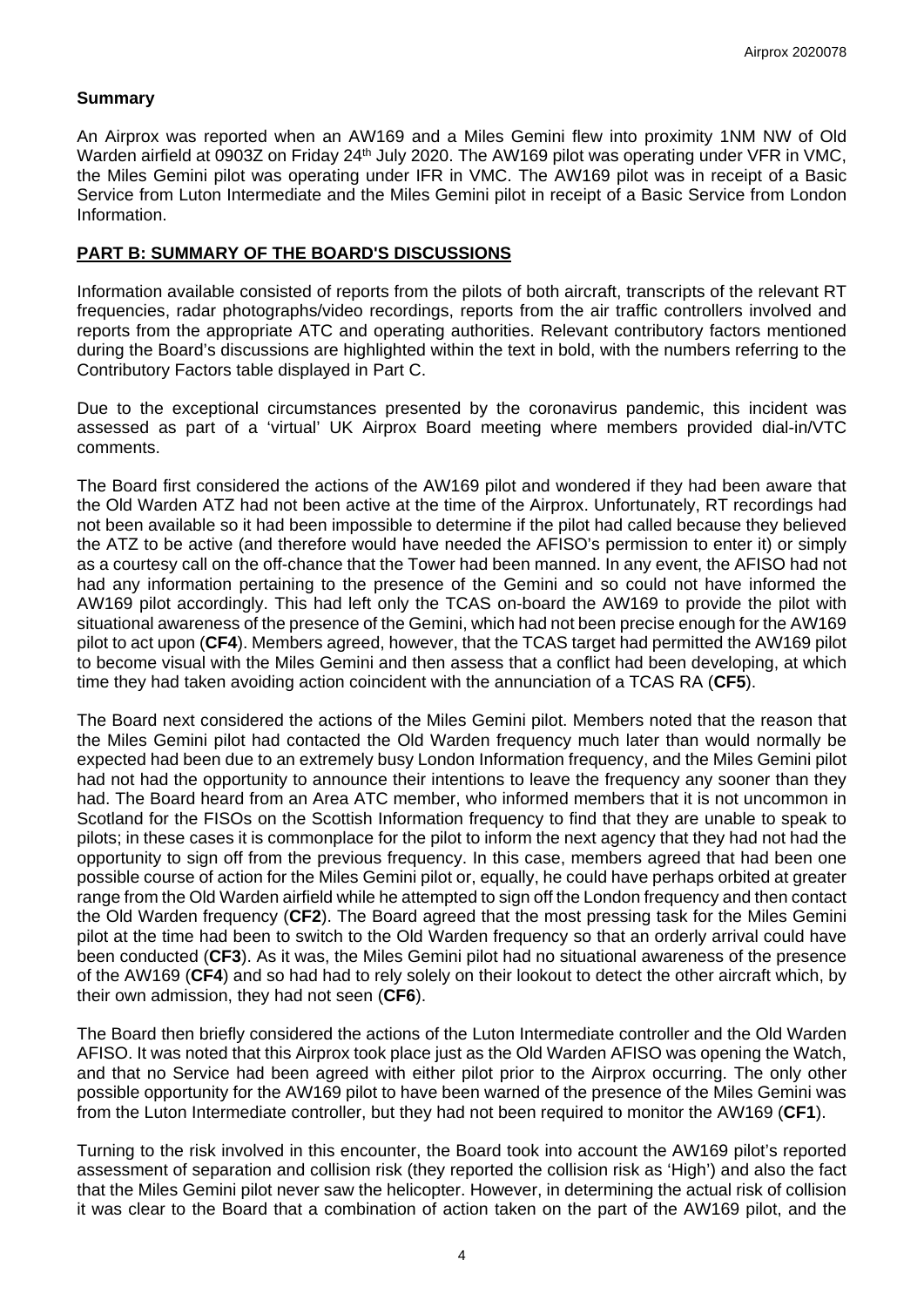coincident TCAS RA that they then followed, had served ensure a vertical separation of 600ft (as measured on the NATS radar) and to remove any collision risk. Therefore members agreed that, although safety had been degraded, this had not been a risk-bearing event. Accordingly, members awarded a Risk Category C to this Airprox.

## **PART C: ASSESSMENT OF CONTRIBUTORY FACTORS AND RISK**

## Contributory Factors:

|           | 2020078                                                        |                                            |                                                                     |
|-----------|----------------------------------------------------------------|--------------------------------------------|---------------------------------------------------------------------|
| <b>CF</b> | Factor                                                         | <b>Description</b>                         | Amplification                                                       |
|           | <b>Ground Elements</b>                                         |                                            |                                                                     |
|           | • Situational Awareness and Action                             |                                            |                                                                     |
|           | Contextual                                                     | • ANS Flight Information Provision         | Not required to monitor the aircraft under the agreed<br>service    |
|           | <b>Flight Elements</b>                                         |                                            |                                                                     |
|           | <b>• Tactical Planning and Execution</b>                       |                                            |                                                                     |
| 2         | <b>Human Factors</b>                                           | • Insufficient Decision/Plan               | Inadequate plan adaption                                            |
| 3         | <b>Human Factors</b>                                           | • Accuracy of Communication                | Ineffective communication of intentions                             |
|           | • Situational Awareness of the Conflicting Aircraft and Action |                                            |                                                                     |
| 4         | Contextual                                                     | • Situational Awareness and Sensory Events | Pilot had no, late or only generic, Situational Awareness           |
|           | • Electronic Warning System Operation and Compliance           |                                            |                                                                     |
| 5.        | Contextual                                                     | • ACAS/TCAS RA                             |                                                                     |
|           | • See and Avoid                                                |                                            |                                                                     |
| 6         | <b>Human Factors</b>                                           | • Monitoring of Other Aircraft             | Non-sighting or effectively a non-sighting by one or both<br>pilots |

Degree of Risk: C

#### Safety Barrier Assessment<sup>[6](#page-4-0)</sup>

In assessing the effectiveness of the safety barriers associated with this incident, the Board concluded that the key factors had been that:

## **Ground Elements:**

**Situational Awareness of the Confliction and Action** were assessed as **not used** because neither the Luton Intermediate controller nor the London FISO were required to monitor their respective aircraft under the agreed Service.

## **Flight Elements:**

**Tactical Planning and Execution** was assessed as **partially effective** because the Miles Gemini pilot was unable to leave the London Information frequency early enough to be able to communicate his intentions on the Old Warden frequency.

**Situational Awareness of the Conflicting Aircraft and Action** were assessed as **partially effective** because the Miles Gemini pilot was unaware of the presence of the AW169, and the AW169 pilot only had generic situational awareness of the Miles Gemini from their on-board TCAS equipment.

<span id="page-4-0"></span><sup>&</sup>lt;sup>6</sup> The UK Airprox Board scheme for assessing the Availability, Functionality and Effectiveness of safety barriers can be found on the [UKAB Website.](http://www.airproxboard.org.uk/Learn-more/Airprox-Barrier-Assessment/)